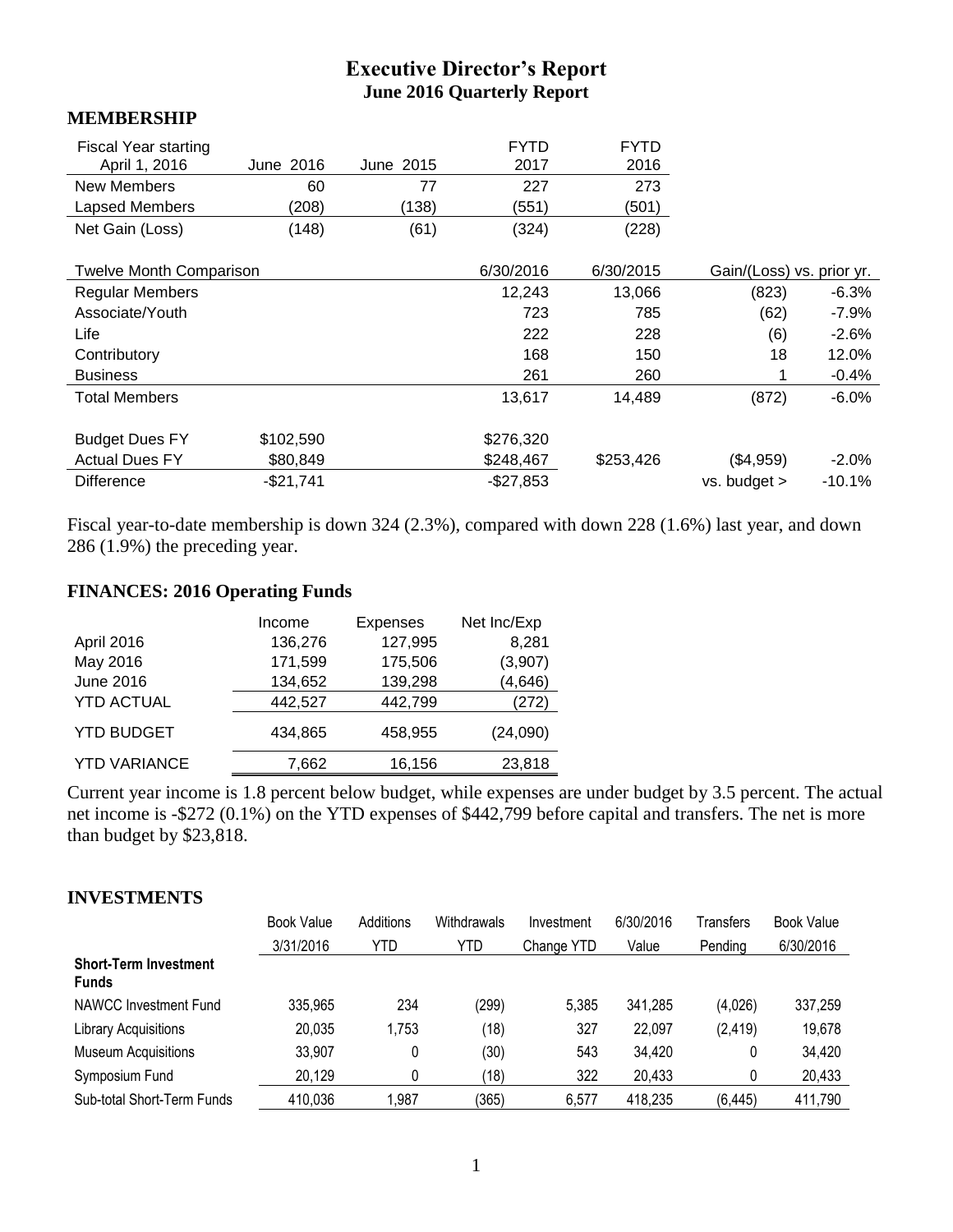|                                      | <b>Book Value</b> | Additions  | Withdrawals | Investment | 6/30/2016 | <b>Transfers</b> | <b>Book Value</b> |
|--------------------------------------|-------------------|------------|-------------|------------|-----------|------------------|-------------------|
|                                      | 3/31/2016         | <b>YTD</b> | <b>YTD</b>  | Change YTD | Value     | Pending          | 6/30/2016         |
| Long-Term Investment<br><b>Funds</b> |                   |            |             |            |           |                  |                   |
| Heritage Fund                        | 13,882            | 0          | (9)         | 231        | 14,104    | 0                | 14,104            |
| Museum & Library Fund                | 696,248           | 0          | (439)       | 11,548     | 707,357   | (34, 562)        | 672,795           |
| Museum Endowment Fund                | 406,094           | 0          | (256)       | 6,734      | 412,572   | (11, 470)        | 401,102           |
| Library/Research Ctr Endowmt         | 107,061           | 0          | (67)        | 1,773      | 108,767   | (3, 194)         | 105,573           |
| School Endowment/Education           | 206,965           | 0          | (131)       | 3,434      | 210,268   | (1, 454)         | 208,814           |
| NAWCC Endowment                      | 146,805           | 0          | (92)        | 2,433      | 149,146   | (562)            | 148,584           |
| Midwest Scholarship Fund             | 21,790            | 0          | (14)        | 363        | 22,139    | (1,295)          | 20,844            |
| <b>Pritchard Fund</b>                | 48,004            | 0          | (31)        | 797        | 48,770    | 0                | 48,770            |
| Sub-total Long-Term Funds            | 1,646,849         | 0          | (1,039)     | 27,313     | 1,673,123 | (52, 537)        | 1,620,586         |
| Total Investment Funds               | 2,056,885         | 1,987      | (1,404)     | 33,890     | 2,091,358 | (58, 982)        | 2,032,376         |

\*Consolidated Long-Term Funds actual balance - Individual named account balances are calculated.

The current values on investments reflect paper gains and losses due to market fluctuations. Actual gains and losses will only occur at maturity or when an investment is sold.

### **MUSEUM: Noel Poirier, Museum Director**

The Museum's admission revenue for the quarter was \$19,035. Visitation for the quarter was 3,054, including 169 NAWCC members (5.5%). NAWCC Store sales for the quarter were \$28,248 and included a number of Sherline tool sales.

The leak in the boiler that appeared last quarter has required the boiler's replacement as the most costeffective solution. Monies for the new boiler are coming from the remaining funds in the Crystal Trust grant. Three quotes for new boilers were solicited, and the determination was made to hire CSI Services of York, PA, to handle the new boiler installation. CSI Services also will be conducting an engineering survey of the boiler system this fall (at no cost) to ensure that the boiler operates as efficiently as possible in the future. The Museum Director and IT Director are also soliciting bids from security companies to replace the building's existing—but failing—intrusion and access systems. Funding for the replacement of this system will also come from remaining funds in the Crystal Trust.

The Museum Curator uninstalled the Bulova wristwatch exhibit and replaced it with a political themed wristwatches exhibit for the election season. Museum intern Elizabeth Qualia completed the prospectus for a traveling exhibit about railroad timekeeping. We will begin to seek funding to implement the exhibit this summer. The gift of numerous Pennsylvania tallcase clocks from the estate of John Snyder are going to allow us to return some clocks on loan to us from the State of Pennsylvania. We expect to complete that task this summer.

The Museum Director updated the point-of-sale software to ensure that the Museum's software and credit card processing is PCI compliant. New credit card readers that will allow Museum visitors and store customers to use their chip technology credit cards were purchased. This will become live in July. The Early American Industries Association held its Northeast Regional event at the Museum in June. EAIA members from over four states attended and were treated to a lecture and behind-the-scenes tours. The Museum's annual Hops 'n' Clocks fundraiser sold out again in June and grossed over \$7,000 in ticket sales. We hope to add a sponsor in coming years to enhance the revenue created by this event. The Museum was the recipient of a Pennsylvania Historical and Museum Commission General Operating Support Grant of just over \$14,000.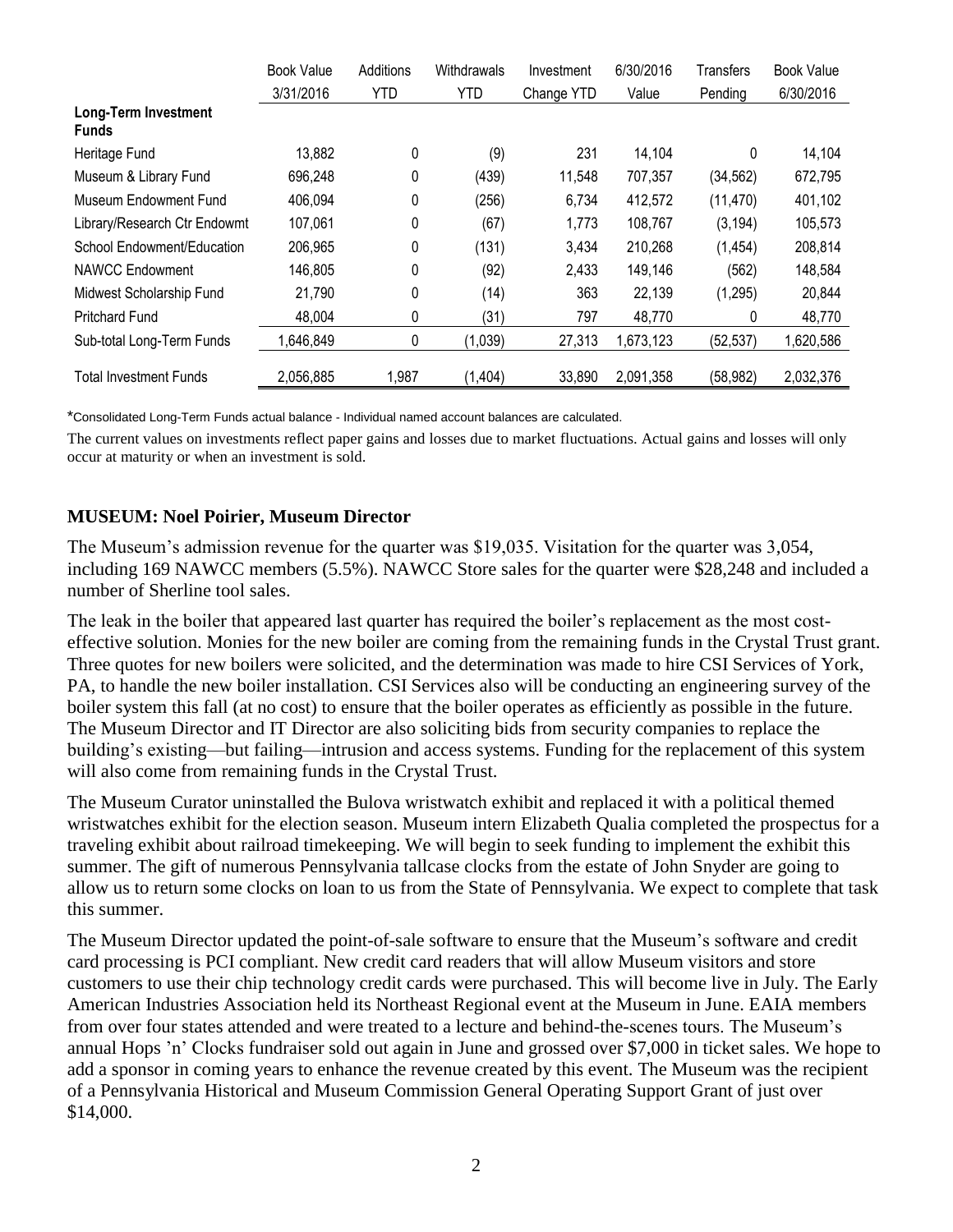### **MUSEUM COLLECTIONS: Kim Jovinelli, Curator**

The Museum Collections Department has, with the assistance of intern Elizabeth Qualia, installed a temporary exhibit on political watches from the collection to highlight the upcoming presidential election. Several accessions have been completed and put into the database, and the backlog of 2015 items is growing smaller. The Museum has added several significant items to the collection, including two award-winning pieces by member Paul Fisk from Virginia. Volunteer Judy Antonin has also continued to photograph the watch collection. Volunteer Janet MacGregor is continuing to research files and add any relevant information to the database. New volunteer Isaac Schenck assists in the Collections Department where needed.

## **LIBRARY AND RESEARCH CENTER: Sara Butler Dockery, Library & Archives Supervisor**

In April we completed a project to scan and transcribe the Library's collection of watch papers. Volunteer Tyler and intern Elizabeth created a database of all of the names, places, and any other writing on the papers and then scanned the front and back of each. We hope to eventually create an online database for members and other researchers.

Our new archivist, Kate Van Riper, joined us in May. She is settling in well and is working on a preliminary inventory of the archival collections. She will soon be finished with her first goal to ensure that every collection has at least a rudimentary finding aid.

In June we held our annual staff and volunteer picnic at which we honor all the volunteers of the Association. The Library's volunteers have all been enormously helpful this past year and contributed greatly to our ability to keep the Library running smoothly during our recent transition. We appreciate all their help!

We have been ramping up our used book sales, the proceeds from which benefit our Acquisitions Fund. Our book sales are drawn from duplicate donations and books withdrawn from the Lending Library. A cart of used books for sale is in the Museum Store in addition to the cart in the Library. We are also posting items for sale on eBay. So far we have made almost \$2,300. We are very grateful to our volunteer, Clayton, who has been heading up the project.

| <b>April-June 2016</b>               |       |
|--------------------------------------|-------|
| <b>Lending Library Activity</b>      |       |
| Total materials checked out:         | 243   |
| Loans through mail:                  | 142   |
| Loans in house:                      | 101   |
| Programs borrowed for Chapter use:   | 1     |
| <b>OPAC</b> searches:                | 1,564 |
| <b>Material Types</b>                |       |
| VCR, DVD & Microfilm Loans:          | 100   |
| <b>Books and NAWCC Bulletins:</b>    | 143   |
| <b>Total Number of Visitors:</b>     | 145   |
| Non-members:                         | 70    |
| Members:                             | 75    |
| <b>Fulfilled Research Questions:</b> | 229   |
| Paid Non-members:                    | 7     |
| <b>Library Processing Statistics</b> |       |
| Acquisitions:                        | 24    |
| Donations:                           | 1192  |
| Cataloged Items:                     | 156   |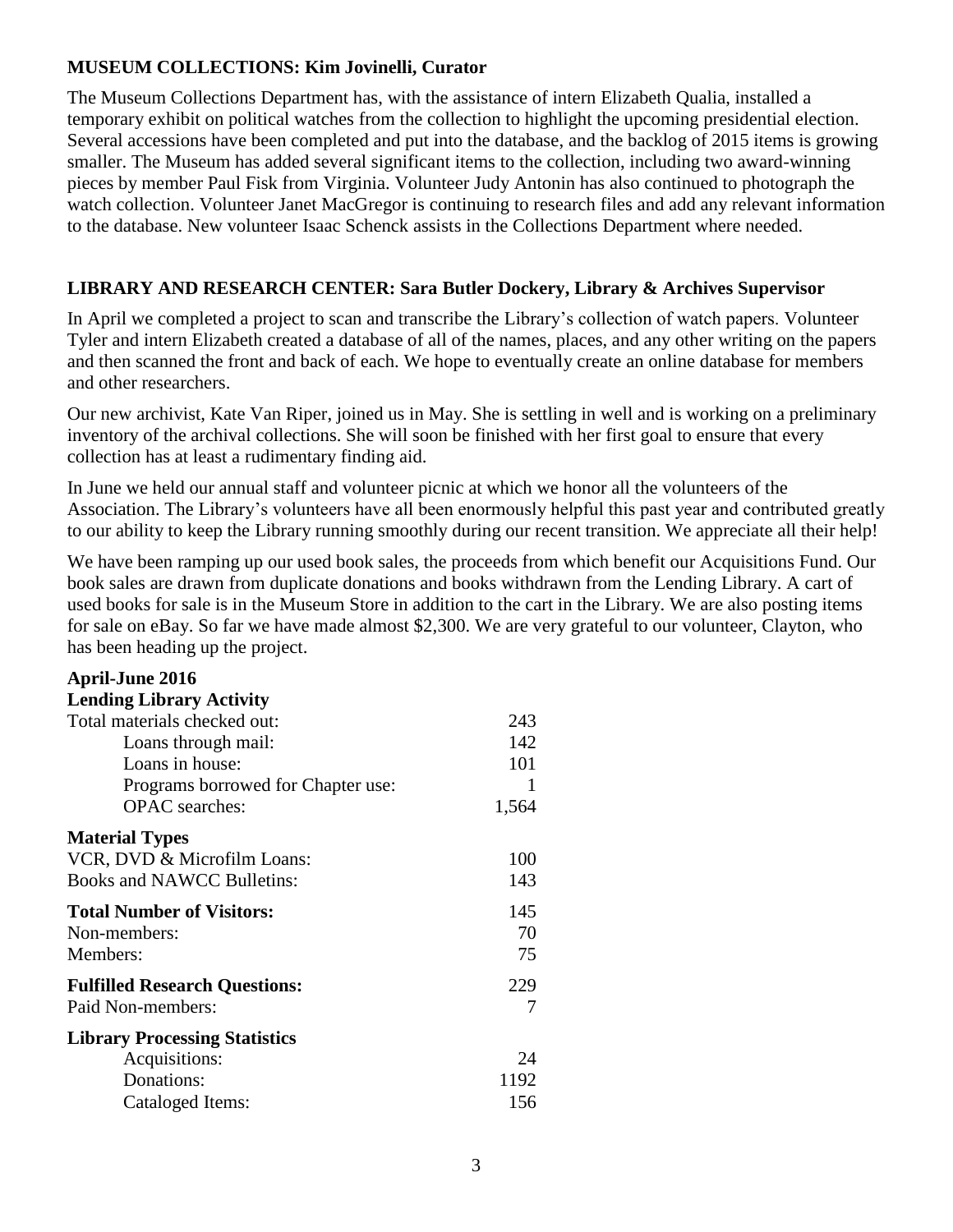# **EDUCATION/VOLUNTEERS: Katie Knaub, Education Director**

## **Museum Education Programs**

We continued to work with our Education intern to create art-based and science-based programs for Girl Scouts at the various levels of scouting. At the end of her internship, she had completed all the programs, and we are working with Publications to create the final handout material. These programs are self-led programs for Scouts to complete without the need for an on-site facilitator. We began the initial planning for the New Year's at Noon event by securing some of the entertainment. We continue to work on this program throughout the year because we hope to grow it to our family signature event. We also gave support for the opening reception of the *Sacred* exhibit for the Museum.

## **NAWCC Workshops/Webinars**

We held 21 workshops during this quarter alone! This is a significant increase from last year—a total of 30 workshops and 150 participants for the whole fiscal year—and are on track to exceed the number of workshops that run and the total participants for this fiscal year. I continue to administer the Watch & Clock Traveling (W&CT) programs, which included the registrations for the three courses at the National Convention, which also are all running with maximum registrations. A Chapter in Alabama hosted a W&CT course and a Chapter in Canada hosted one as well, with our Canadian instructor getting certified to teach the course given. We continued our 2016 webinars and continue to refine the schedule as speakers become available or change with the Program Committee. The webinar attendance continues to grow and expand, and we are receiving great compliments on this program. With the changeover in the website, we have also changed the webinar page to an iMIS rise page so it has a new look.

We continue to work on the Luxury or Lie course and have had great success with the promotion and course registration; after our May course filled up, we opened a second course in June and had ten registrants. We have coordinated a new watch appraisal course for the fall and are coordinating that course with the fall Luxury or Lie course on the East Coast to maximize possible participants who want to attend both. We and the Pawn Association continue to actively promote Luxury or Lie.

### **Education Attendance**

### **April-June:**

| <b>Library Pass Participants:</b>     | 122 |                    |      |
|---------------------------------------|-----|--------------------|------|
| <b>NAWCC Workshops Attendees: 109</b> |     | 2017 FY total: 109 |      |
| <b>FSW Workshop Attendees:</b>        | 15  | $2017$ FY total:   | - 15 |
| <b>Online Workshop Purchases:</b>     |     |                    |      |
| <b>Webinar Attendance Live:</b>       | 227 |                    |      |
| <b>Webinar Views Recorded:</b>        | 330 |                    |      |

# **Volunteer Program**

We held our annual volunteer and staff picnic in June, where we recognized volunteers and gave our annual Volunteer of the Year award to longtime volunteers David Shelton and O'Rean Fielder, who have served as Museum and Education volunteers since 2007. Our winter/spring intern Elizabeth Qualia completed her internship as did our local intern Lesley Moore. We also had two volunteers complete community service hours by assisting our facility staff with outdoor jobs. We have one new volunteer in the Library/Archives area and a returning volunteer in Education for the summer. We continue to help facilitate a part-time worker/volunteer through the AARP program for the Library because the recent participants for this program have not stayed long. Total Volunteer Hours for April-June: 1,093

# **Public Programs**

We began our annual Make and Take program for families at the Museum on Mondays throughout the summer. This program is staffed with volunteers, who do a tremendous job with it. Public Program/Events Attendance for Quarter: 22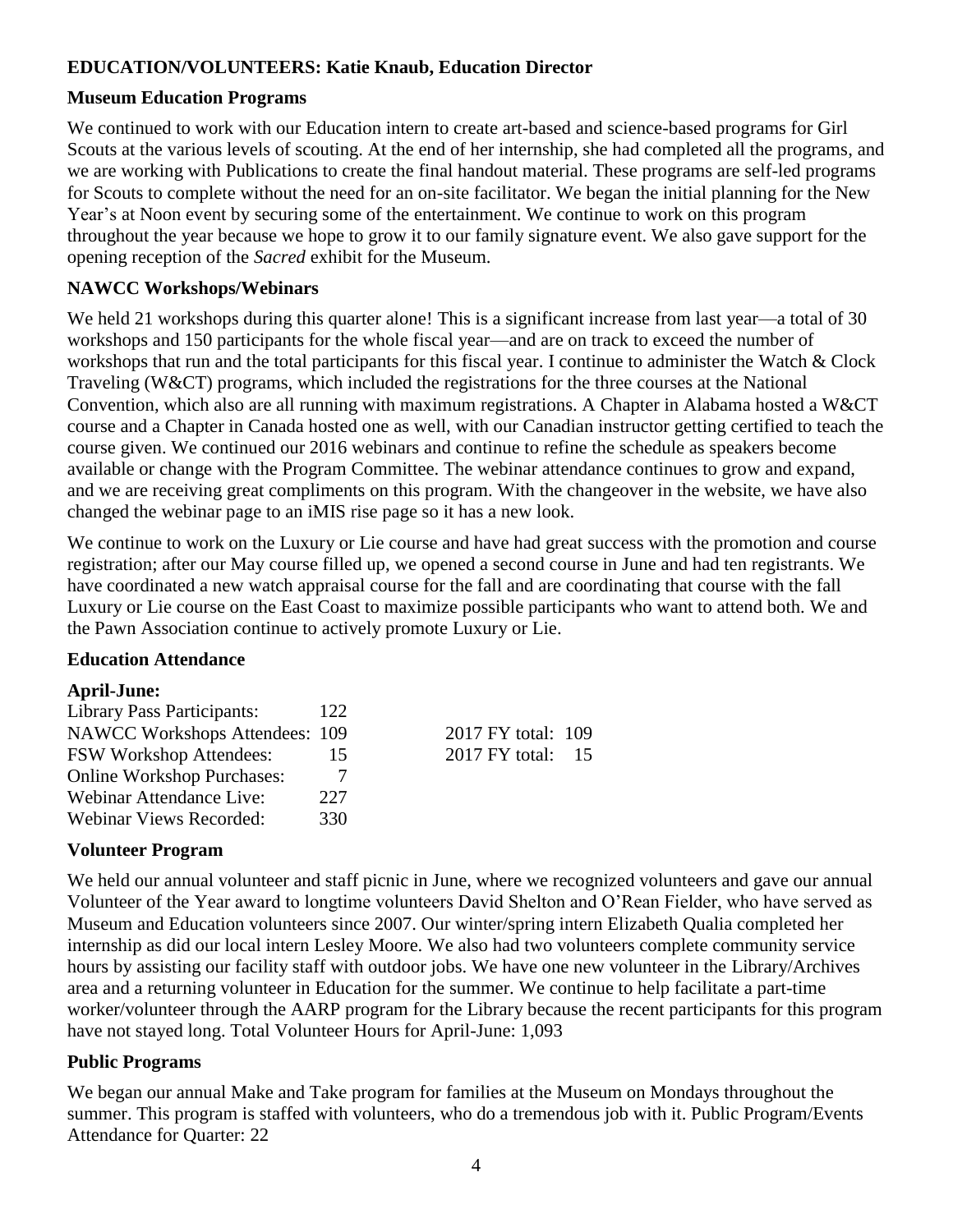## **PUBLICATIONS: Therese Umerlik, Editor**

#### **Periodicals—***Watch & Clock Bulletin*

| Issue No. | <b>Issue Date</b> | Revenue    |
|-----------|-------------------|------------|
| 421       | May/June 2016     | \$5,829.16 |

The May/June 2016 issue featured on the cover a photograph submitted by member Don Bugh for the *A Matter of Time* photography contest sponsored by Corel Discovery Center for Corel Corp. in Ottawa, CAN. The National Watch and Clock Museum partnered with Corel Corp. and is expected to display the winners in the Museum's Rotunda. As part of that arrangement, the Publications Department promoted the contest and several of its submissions. Unfortunately, Bugh did not win the contest, but his photo captured the organized chaos familiar to some of our members and their workbenches. The issue contained 5 articles, 21 features, and 3 full-page ads.

#### **Periodicals—***Mart & Highlights*

| Issue No. | <b>Issue Date</b> | Revenue     |
|-----------|-------------------|-------------|
| 389       | May/June $2016$   | \$21,063.95 |

Promotional emails via Constant Contact and personalized emails continue with each *Mart & Highlights* cycle. NAWCC Advertising Services Coordinator Melissa A. Mann has been reaching out to new business members via phone and email to inform them of their online and print benefits and encourage them to advertise. Of the 204 emails she sent, only 18 business members responded. The members were generally unaware of the different advertising options, such as digital ads and Mart Marketplace, and the services the Publications Department provides. She found that reaching out to the members made it easy for them to learn about these benefits. Her efforts yielded one full-page color ad for the May issue.

Mann, Creative Services Production Leader Keith Lehman, and I are working with Executive Director Steve Humphrey to evaluate advertising options for members and nonmembers and determine rate increases for 2017. We have been working on creating ad package deals to stimulate more advertising and a survey for members to determine whether they are aware of services and seek feedback on advertising options. The survey is expected to be emailed to members in July 2016.

### **Special Publications**

The Publications Department is working with Humphrey on a publication that promotes watch companies and their new timepieces. This proposal originated with a booklet distributed this summer at the World Watch Market in Las Vegas. It was simple with text about the companies, watches, and exquisite photographs. Advertising financed it.

Owen Burt's book on Durfee clocks has been edited and questions have been sent to him. The manuscript will be redesigned and content is expected to be updated. I am expecting to meet with him in July at the National Convention in Louisville, KY.

Museum Director Noel Poirier is working with Lehman and me on a small book on Dudley Watch Co., its founder, and its watches. This topic has gained tremendous support from Masons in Pennsylvania who prize the craftsmanship of the watches and the Masonic symbols incorporated in their movements. We are using an *NAWCC Bulletin* article written in 1968 by two members who are deceased as well as company documentation and photographs. The project will involve Lehman coordinating the layout and working with the photographer. A couple of local Masons are expected to review the content to determine what the membership would be interested in seeing.

Member Gregg Perry has signed a contract for a book on woodworking and conservation. By the end of 2016 he is expected to submit a full manuscript as well as articles that will be published in the *Watch & Clock Bulletin*.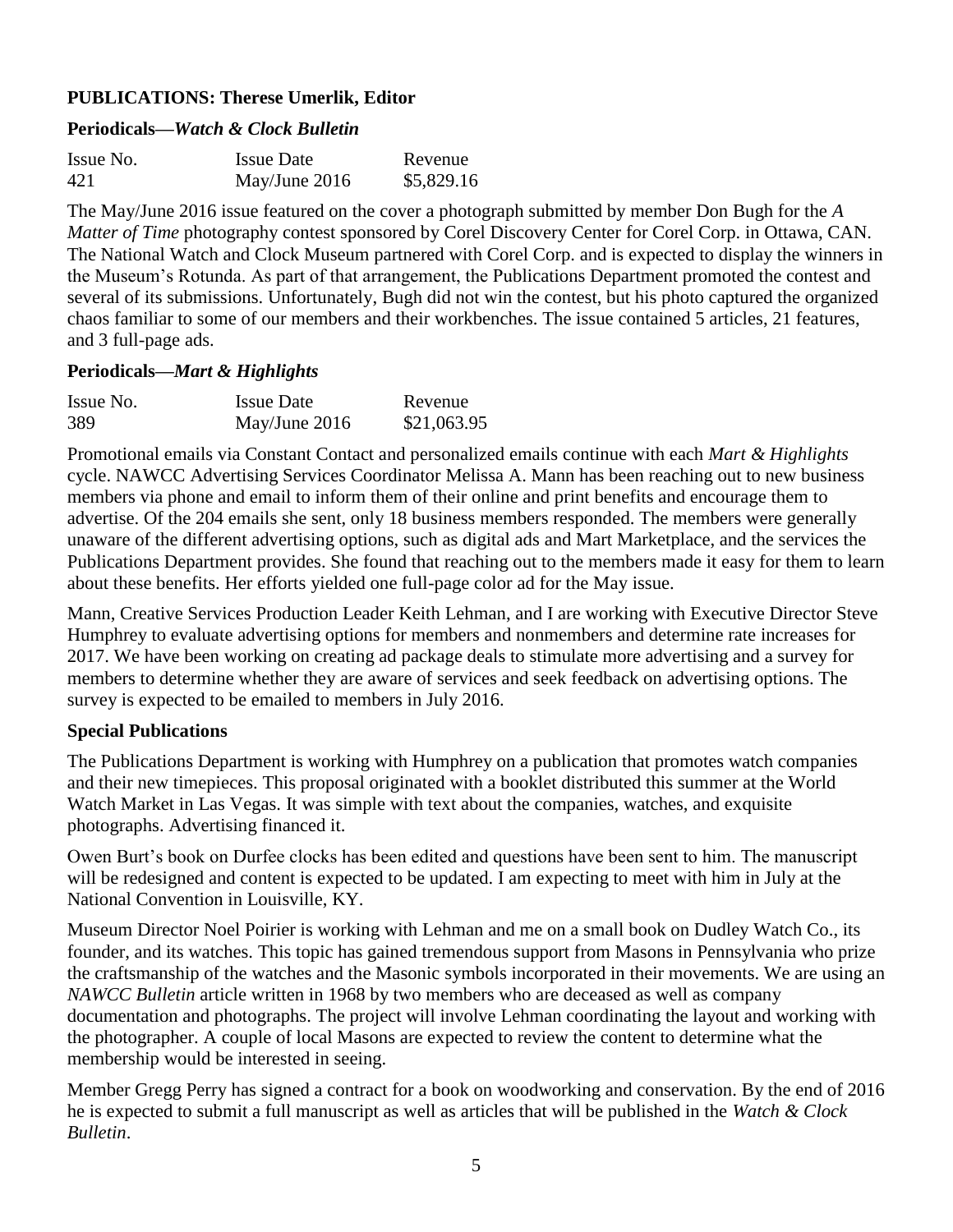## **Website**

The WatchNews website is undergoing a review. Its content and its mission are being reevaluated. Improvements to the website could include archiving news releases and advertisements for new watches. Archivist Kate Van Riper presented database options for storing and searching the information.

### **Other Activities**

The Publications Department continues to work on design and editing work for Marketing, Education, Member Services, and the Museum, including designing ads for Museum and educational events and revising membership and other forms.

Associate Editor Robin Schuldenfrei and I worked with Humphrey and Development Coordinator Rebecca Hickey to design a brochure for the *For All Time* 75th Anniversary Endowment and Capital Campaign that is intended to promote this effort among the public and general membership.

Lehman and I worked with Marketing Coordinator Kim Craven and Education Director Katie Knaub to develop banners that promote the NAWCC and the Luxury or Lie course. The banners were sent with Craven and member Adam Harris, the course instructor, to the Pawnbrokers Convention in July in Las Vegas.

The Publications Department is continuing to work with Poirier and the NAWCC Store to create marketing materials that promote the Museum and its facilities as a place to host parties. This plan is expected to include online and print ads as well as rental information and a contract.

# **INFORMATION SERVICES: Kevin Osborne, IS Director**

### **Network**

We updated our point-of-sale system and installed the new Credit Card readers to comply with credit card regulations.

### **Security**

We are researching and gathering quotes for an upgrade to our security system. We have received three quotes and are waiting on the fourth. We are looking to replace our door access system, upgrade our fire warning system to current standards, and upgrade our intrusion detection system.

### **Websites**

We finished our website upgrade to the newer version of Joomla and bootstrapped the website so that it is viewable on smartphones and tablets.

We created two new websites: one for Google ads and one for our endowment campaign.

We are working with ATS (our iMIS vendor) to create an NAWCC Store website to replace the inefficient store website we currently have. We are also working with ATS to set up Autopay so that we can receive donations and member renewals on a recurring basis.

### **iMIS Association Management Software**

We updated our renewal process to allow inactive members to log in and reinstate their membership. Previously, after three months a member had to call or email and request us to manually reinstate them. Now they can do so themselves.

We are working to convert all the Chapter sites that we currently have running under the Community website over to iMIS so that we can pull information directly out of iMIS and make use of the iMIS community functions instead of the Higher Logic Community site.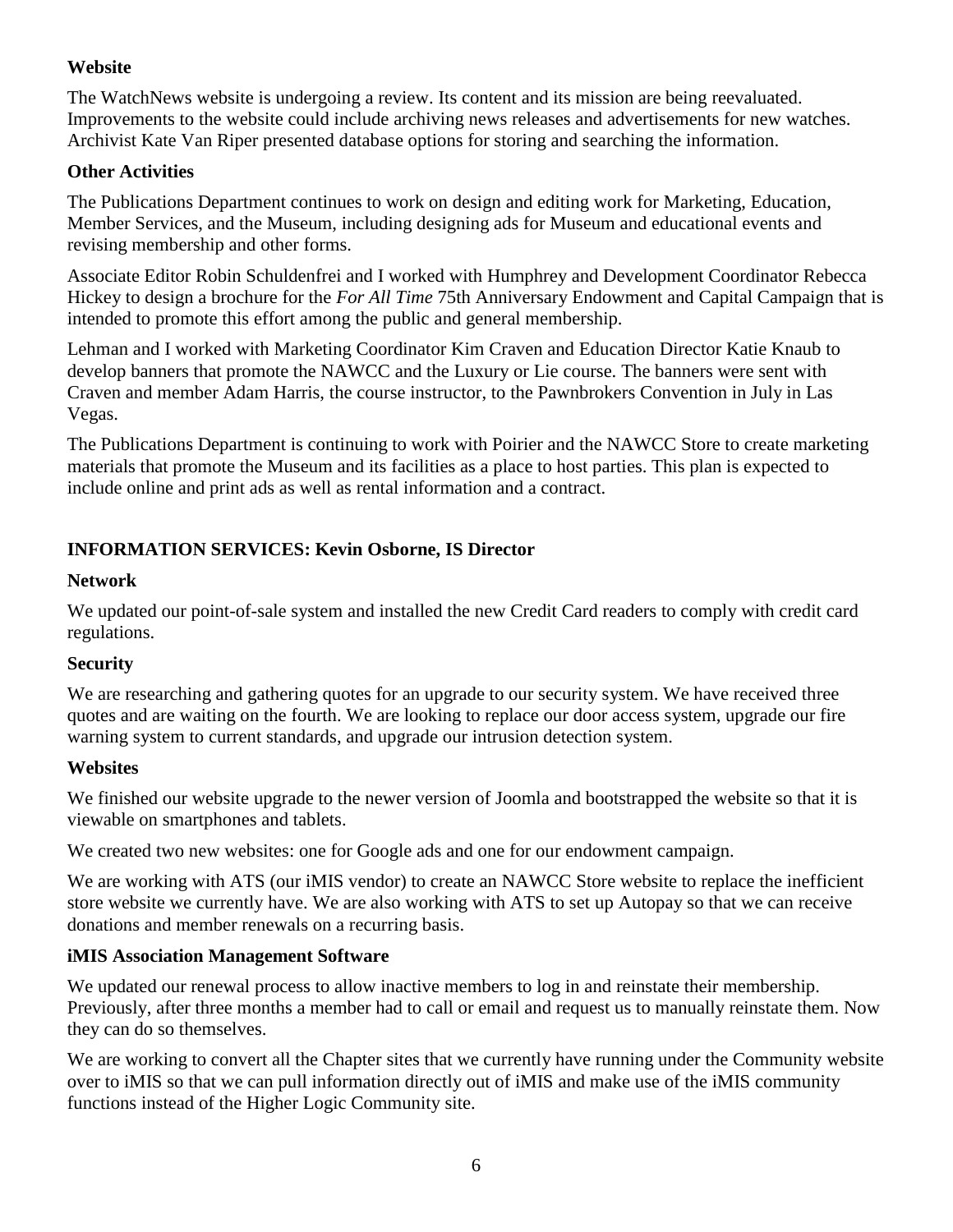### **Facilities**

We purchased a 65-inch flat screen display with touch capability at a great discount from TechSoup, and money for the purchase came from the income derived from Adam Harris's Luxury or Lie courses held here in May and June. The touch display brings increased viewing clarity to the presentations and allows us to zoom in on watch details.

### **COMMUNICATIONS: Markus Harris, Communications Director**

The Communications Department continued to maintain NAWCC websites and online resources. Communications Director Markus Harris coordinated multiple email newsletters and targeted Constant Contact mailings on various topics, including event notices and support for Chapter meetings, BOD announcements, and local and regional events. Work was completed on the upgraded Joomla website, from Joomla 2.5 to Joomla 3.5 with a bootstrap-responsive template (though touch-ups and software adjustments continue on various pages and sections). Communications Director Markus Harris is now working fully in cooperation with Advertising Services Coordinator Melissa Mann to provide the Auction and Sales eNewsletter for interested members, and Communications continues to develop and mail promotional materials to Chapters in support of Chapter events, in addition to writing and distributing press releases for Association and Museum events Luxury or Lie June class, Hops 'n' Clocks, Summer Programs of Make 'n' Take and Olympics, Blue Stars Museum Program, and the June Calendar. Communications printed, mailed, and invoiced newsletters for Chapters 11, 141, and 134, which includes the generation of monthly reports for the Controller on all newsletter printing activities for April, May, and June. Customer service advice was provided to members via Web and telephone.

Communications continued to host Communications Assessment Meetings to assess department concerns and projects, organized and ran the annual NAWCC employees' picnic at Columbia Crossing, solicited door prizes, booked entertainment music, and handled catering. Kim Craven recruited vendors for Hops 'n' Clocks, worked on H & C logos for ad design and distribution in the area, and arranged interviews for Museum Curator Kim Jovinelli with local press in relation to the *Sacred Time* exhibit opening. Communications also arranged for a local interfaith pastor to perform a blessing at the opening event; we helped set up, coordinate, tear down, and clean up the event afterward. We met with representatives of historic Fulton Opera House to discuss possible local theater sponsorship and selected and ordered promotional sand timers for NAWCC at the Pawn Expo in Las Vegas. Communications also helped design banners for the Pawn Expo (and future events), which we had printed as part of our collaboration with the events team to plan the Vegas table and display.

Marketing and Special Events Coordination Kim Craven filed necessary insurance certificates with the NPA for the National Convention in July and finalized the menus for that event, including BOD breakfasts, morning breaks, lunches, afternoon breaks, and dinner and the Donor Reception. She also met with the Exhibit Committee, the Special Events Teams, and the Luxury or Lie planning group to coordinate our various seasonal events, including our annual picnic and Hops 'n' Clocks. She also catered and hosted a company Meet 'n' Greet for our new employees. Communications also worked to design new Homeschool newsletter ads and Small Town ads for Lancaster Newspapers distribution, and coordinated with our fellow Pawn Expo exhibitors to collect materials for shipping to Las Vegas for the Pawnbrokers Expo, including our new banners and promotional items, previously used at the Las Vegas Watch Show.

# **MEMBER SERVICES: Pam Lindenberger, Manager**

# **Membership**

Five Regionals submitted 57 membership applications. Of those, 29 were Introductory. We had an additional 70 introductory memberships.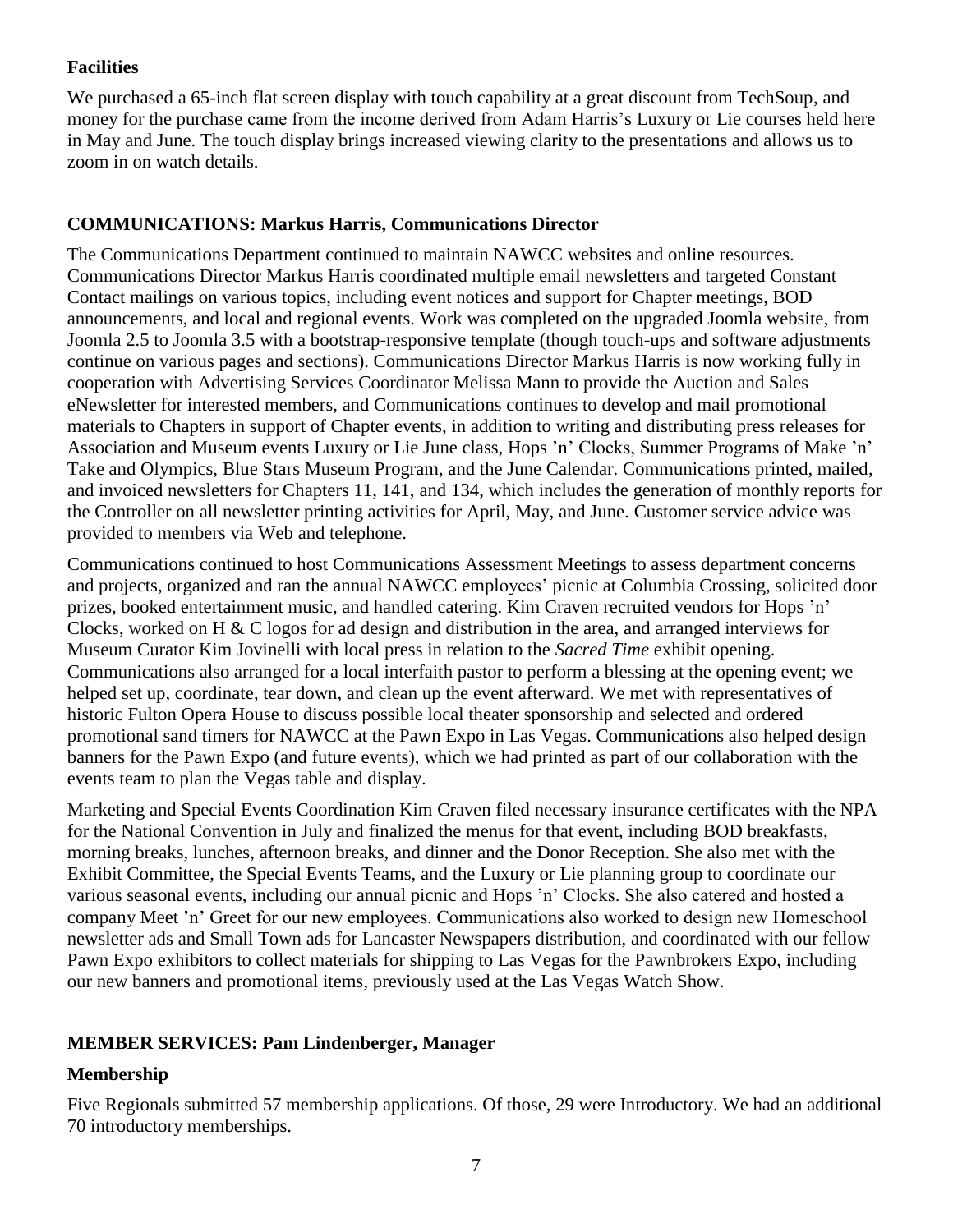26 original introductory members renewed for a full year. 26 \$35 member recruitment vouchers were issued; 15 were redeemed. Certificates and award plaques for the National Convention were prepared. Old Timers & Fellows Chapter 22 roster was updated for National Convention meeting. Ribbons were ordered for the National Crafts Competition held at the National Convention. Chapters were notified of recognition pin recipients.

### **Marketing**

Our telemarketing company of eight years, ComNet Marketing Group, experienced a server crash and is no longer in business. We are currently looking for a replacement telemarketing company. This quarter we received 105 payments through Graphcom marketing mailing, bringing in \$9,911. MGI's prior year marketing mailing brought in one new member.

### **Other**

Patti Gable, administrative assistant for Member Services, will be retiring effective July 31, 2016. Her last working day is July 29. Shari Lappi will be taking over for Patti.

We hired Anne Traceski for the part-time Member Services clerk position.

# **DEVELOPMENT: Steve Humphrey, Executive Director**

| Year-to-date Comparison         | <b>FY17</b> | <b>FY16</b> | <b>FY15</b> |
|---------------------------------|-------------|-------------|-------------|
| Unrestricted Contributions      | 25,639.85   | 35,703.62   | 19.023.24   |
| <b>Restricted Contributions</b> | 8,550.00    | 30.440.00   | 11,275.00   |
| <b>Endowment Contributions</b>  | 850.00      | 2,025.00    | 12,600.00   |
| Total YTD 6/30                  | 35,038.85   | 68,168.62   | 42,898.24   |

Unrestricted contributions were 28.2 percent less for the year, compared with the previous fiscal year. Restricted contributions were 72.0 percent less than the previous fiscal year. Endowment contributions reflect the For All Time Endowment and Capital Campaign plus any bequest designated for endowment. Total contributions decreased by 48.6 percent, compared with FY16.

April to June Chapter contributions:

| <b>Chapter</b>              | Use                      | Amount   | <b>Note</b>  |
|-----------------------------|--------------------------|----------|--------------|
| <b>Buckeye Chapter 23</b>   | <b>Greatest Need</b>     | 1,000.00 |              |
| Atlanta Chapter 24          | <b>HVAC</b>              | 500.00   | For All Time |
| Heart Of America Chapter 36 | <b>Library Endowment</b> | 500.00   | For All Time |
| Tennessee Valley Chapter 42 | <b>Greatest Need</b>     | 500.00   | Memorial     |
| Jean Ribault Chapter 68     | Museum                   | 500.00   | Memorial     |
| Sooner Time Collectors 74   | Museum                   | 500.00   |              |
| Keystone Chapter 158        | <b>Greatest Need</b>     | 300.00   |              |
| New York Chapter 2          | <b>Greatest Need</b>     | 250.00   | Annual Fund  |
| Susquehanna Chapter 193     | <b>Greatest Need</b>     | 150.00   |              |
| New England Chapter 8       | <b>Greatest Need</b>     | 50.00    | Memorial     |
| San Diego County Chapter 59 | Library                  | 50.00    | Memorial     |
| Western Michigan 101        | <b>Greatest Need</b>     | 50.00    | Memorial     |

Other gifts include \$5,000 from Mrs. Carole Kreiss in memory of her father for the restoration of the Engle clock; William M. & Miriam F. Meehan Foundation, Inc. \$3,500; Jerry and Linda Thornsberry \$1,000; Steven Berger \$1,000; and The Lubrizol Foundation \$1,000 matching gift from Frank Del Greco. Numerous other gifts plus contributory memberships were received. Donors will be acknowledged in the *Watch & Clock Bulletin*. The *For All Time* campaign brought in \$101,350 during the quarter from gifts, pledges, and planned giving estimates.